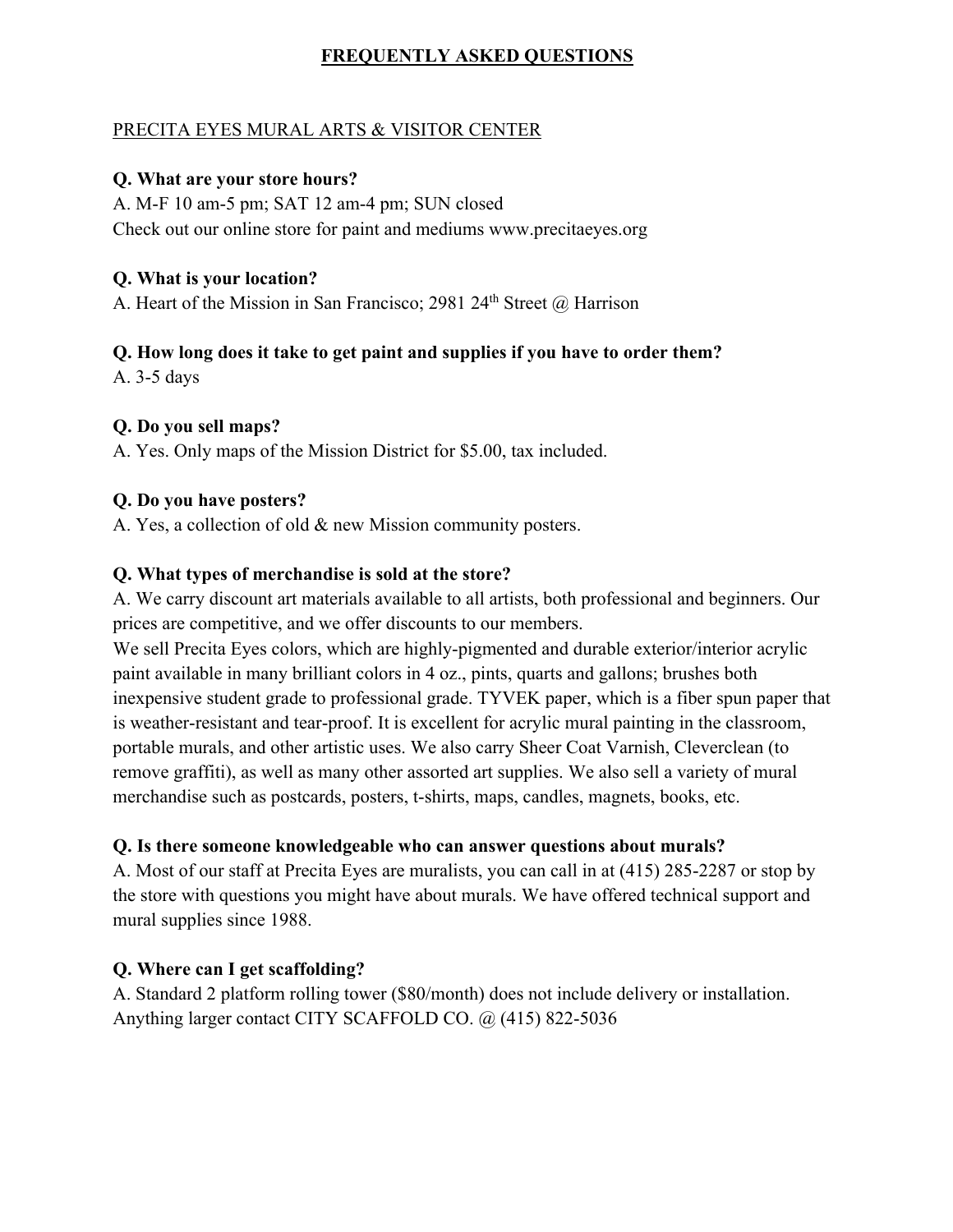### **Q. Good places to eat?**

A. Sit down: Roosevelt Tamale Parlor, Gracias Madre (vegan), El Tomate Eterna Primavera, Basa Seafood

To go: (Good, fast, and inexpensive) Farolitos, La Palma, La Vallarta,

# TOURS

# **Q. When are you tours?**

A.Tours are offered by appointment, most days of the week. For current tour information including prices, capacity limits, and availability, please email tours $@$  precitaeyes.org

Precita Eyes Mural History Tour On the 3rd Saturday of the month starting in September of 2022

# **Q. What days are the tours and how much are they?**

A.Precita Eyes Mural History Tour (approval) Sundays 11:00am Meet your guide at Precita Eyes Park Studio, 348 Precita. This special tour includes beautiful murals in Precita Park, Balmy Alley, Garfield Park Swimming Pool, and ends at the Precita Eyes Mural Arts and Visitor Center, on 24th and Harrison. This mural walk takes approximately 1 hour 30 minutes.

\$20 General, \$10 College students with ID \$10 Seniors, \$10 under 18

# **Q. Do you schedule tours during the week?**

A. We schedule private tours on any day of the week except for holidays. We schedule private tours and school field trips for students of all ages. Private tours are available for individuals and groups of all kinds.

# VOLUNTEERING

# **Q. How can I get involved?**

A. Fill out a volunteer form either online (add a link) or drop by the store.

# **Q. What are the benefits of volunteering?**

A. Up to 15hrs of service can grant you a free class for the Community Mural Workshop.

# COMMUNITY MURAL PROCESS

# **Q. How many murals does Precita Eyes create each year?**

A. We create roughly 20-30 murals per year, 50% commissioned murals, 50% children and youth commissioned murals.

# **Q. How do you request a mural?**

A. Make request by email to susan@precitaeyes.org include information such as size of wall, location & participants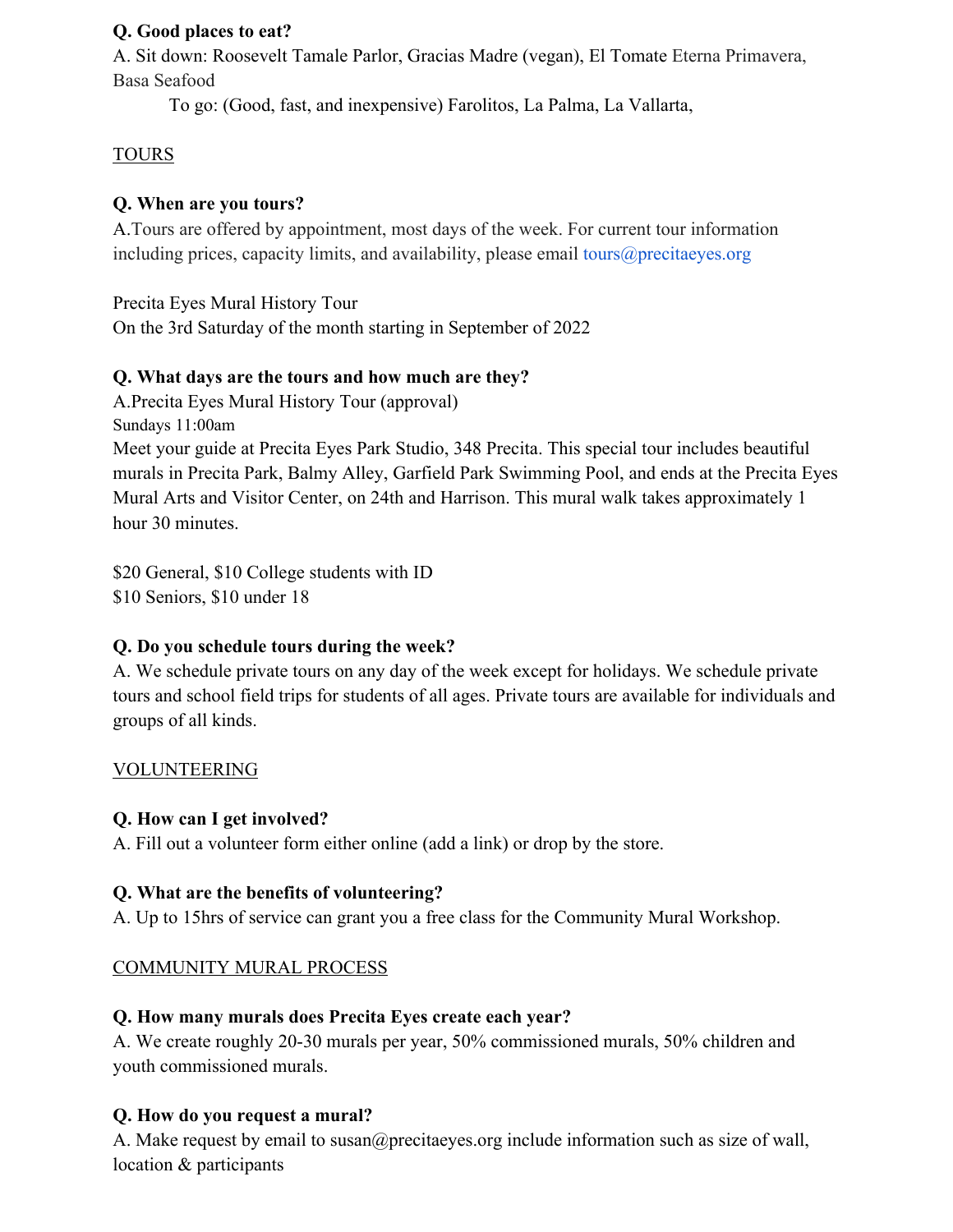### **Q. How much does a mural cost?**

A. We base everything on square footage. Minimum: 100 sq ft., \$4,500. Instant Mural: \$500- \$1,500.

#### GENERAL INFORMATION

#### **Q. What does Precita mean?**

A. We are called Precita Eyes because our original base is on Precita Avenue, our original studio is at 348 Precita Ave. In front of Precita Park, and that neighborhood is known as Precita Valley. Otherwise, "precita" is the Spanish word "presa" which means, "dam." Thus "precita" means "little dam," and refers to a small dam that once crossed Precita Creek, which now flows underground, approximately where Cesar Chavez Street is now located.

#### **Q. How long does it take to paint a mural?**

A. Anywhere from 6 weeks to 6 months.

#### **Q. What kind of paint do you use?**

A. Precita Eyes uses the best, most highly pigmented acrylic paints available. We make our own blends from NOVA color & sell the Precita Eyes Colors in our store.

#### **Q. How do you protect murals?**

A. We coat all of our murals with 4 coats of "Sheercoat". We also use B72, a durable conservation coating & "Cleverclean", a mild solvent to remove any graffiti.

# **Q. Why are some murals peeling and fading?**

A. It can be because of the type of paint being used or lack of wall preparation.

# **Q. Who pays for a mural?**

A. The funds for a mural come from different sources, such as the community, grants & other private & public sources.

# **Q. How do you get permission to paint a mural on a building?**

A. Every mural that Precita Eyes has created has been by request of the community or by the building owners.

# **Q. Do you need special permission to paint on a wall?**

A. You need to get written permission from the property owner.

# ABOUT MURAL RESTORATION

#### **Q. How many murals are restored each year?**

A. There seems to be more and more every year. The murals are cultural assets that need to be taken care of in order to preserve them. Even though there are very few resources to lead the efforts, Precita is contracted to work on at least 2 murals a year and to continue some minor mural maintenance and graffiti removal in the neighborhood.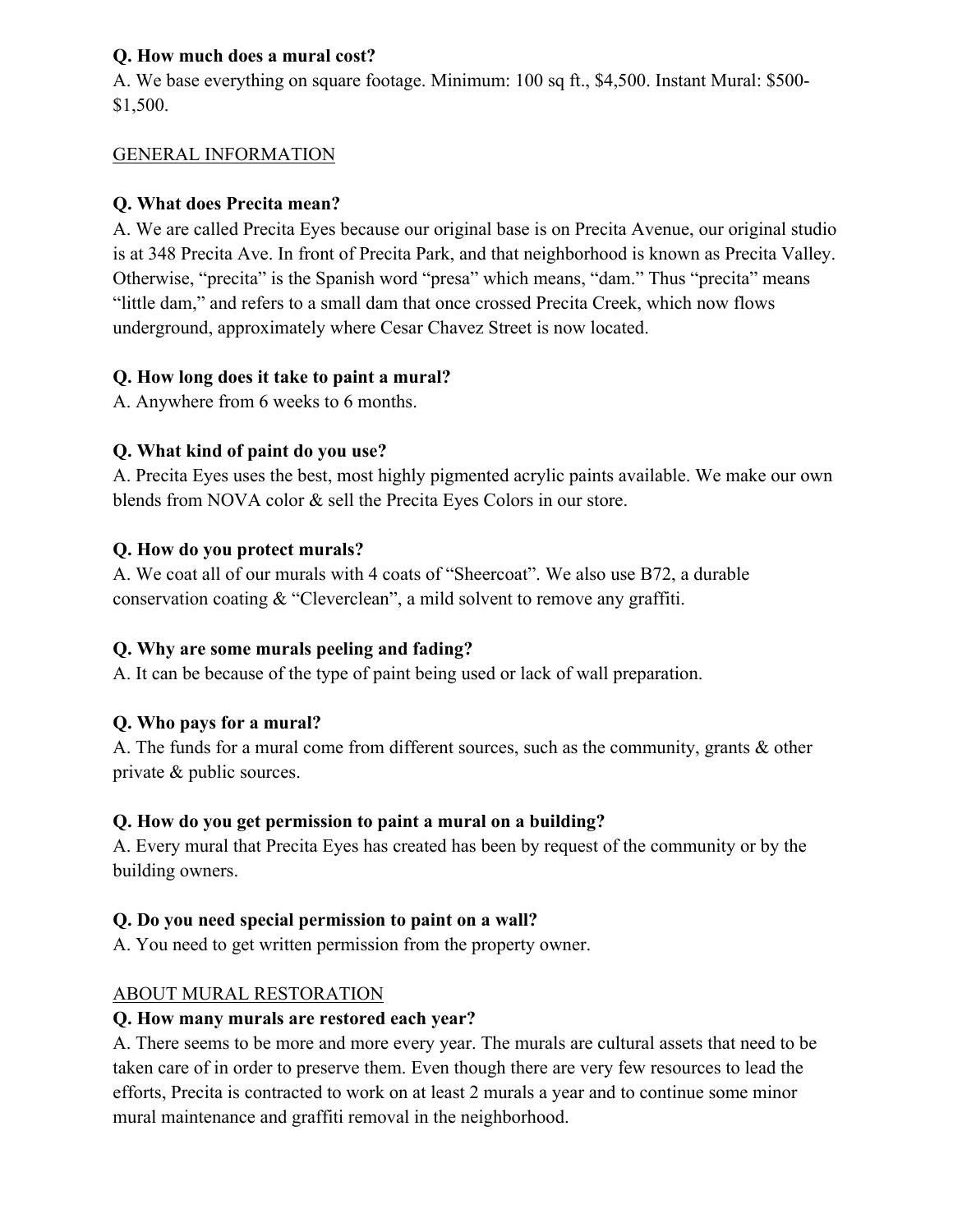# **Q. What criteria is used to select which murals are restored?**

A. The priority of the restoration is determined by the community.

#### **Q. How are mural restoration costs sourced?**

A. Property owners or grants usually. It depends on the situation. Sometimes maintenance is factored into the budget.

### ARTIST RIGHTS

# **Q. What is copyright protection?**

A. Federal law protects original works such as murals, paintings, books, music, sculptures, movies, etc. Copyright law gives the artist exclusive rights to: make copies, distribute copies, make derivative works (taking a picture of a mural and then selling it), publicly perform the work, and publicly display the work. Visual artists also receive a separate bundle of rights—the right to get credit for their mural and to determine in what context the mural will appear. As a result, the artist and only the artist may give you permission to use a reproduction of a mural in your film or publication. Doing so without permission is not only a violation of the law; it is disrespectful to the muralist/s who work for months creating San Francisco's murals.

# **Q. What is the difference between the Golden Gate Bridge and a mural?**

A. A mural is a piece of fine art, for which Congress has granted federal copyright protection. Congress did so to encourage artists to contribute their talent to our culture. By law, artists are entitled to compensation for reproductions of their work. Photos of older architectural structures, like the Golden Gate Bridge, are not protected by copyright laws. Recently, however, even architectural designs have been protected by Congress.

# **Q. When does copyright protection begin?**

A. The copyright protection in a mural exists from the moment the artist paints the mural; copyright law then protects it.

# **Q. How may someone other than the artist use the artist's work?**

A. In order to use the artist's work, you must get the artist's permission. Remember that just because the public can see a mural does not mean everyone can use it in any way that they want. EXAMPLE: When someone has a flower garden in the front yard, others are not free to pick the flowers, even though the flowers are visible and easily accessible to the public. Similarly, just because a car is parked on the street, it is not public property. Neither are murals.

# **Q. May tourists take photos of the murals without permission?**

A. Yes, as long as no reproduction for profit is intended. If it is purely for private use, a tourist may take a photo of the mural without permission.

EXAMPLE: If a newspaper art critic writes a critique of a mural, then the newspaper could publish a photo of the critiqued mural. Art criticism would be considered fair use. Freelance travel writers who intend to sell articles with mural photos must get permission and pay a license fee.

# **Q. Once you get permission, how can you give the proper artist/s proper credit?**